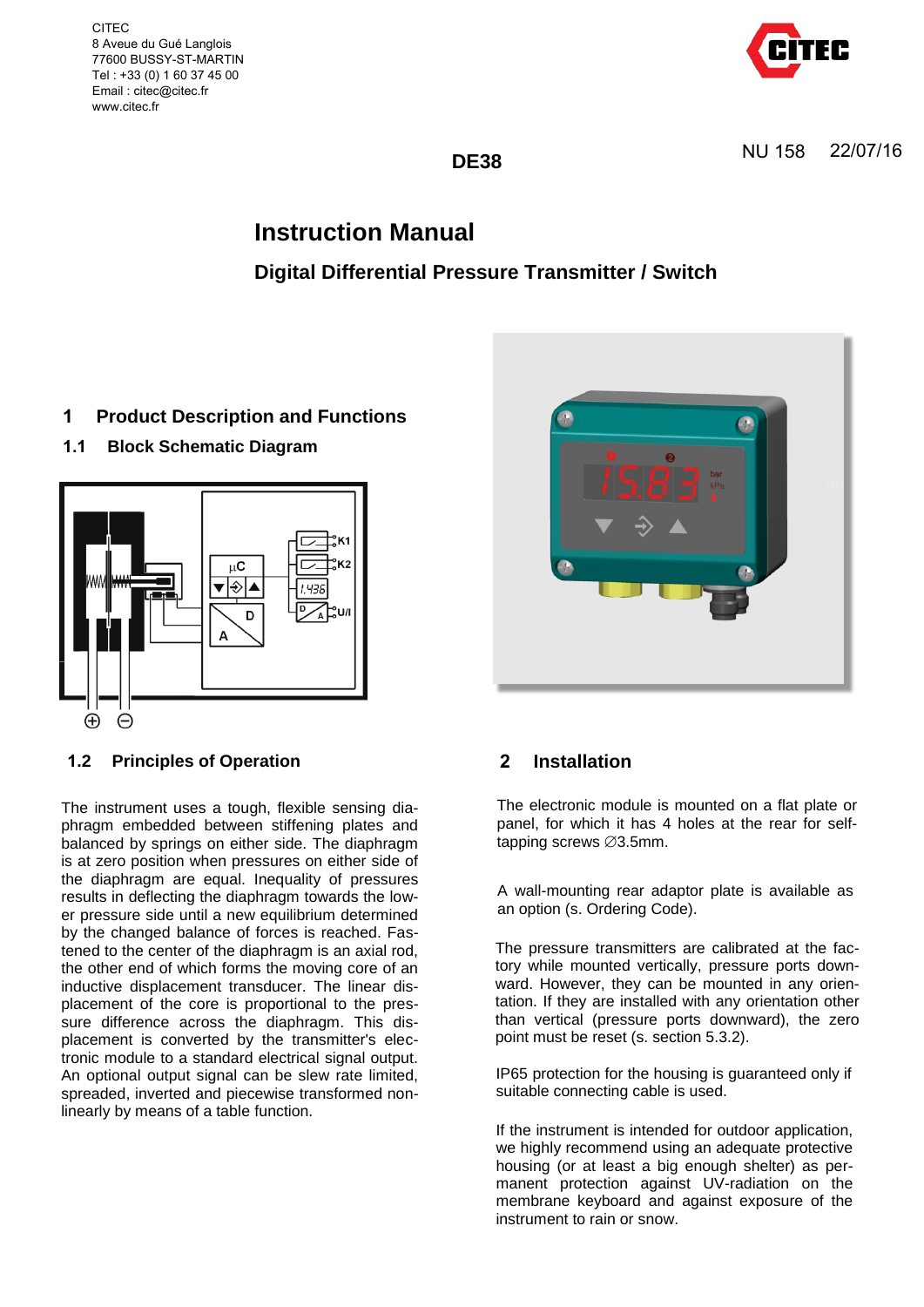### **2.1 Process Connections**

- Only qualified technicians authorized for this type of work should undertake installation.
- Ensure that the mechanical configuration and materials of construction of the instrument are compatible with the process media.
- Ensure that process equipment and pressure lines are at atmospheric pressure before making pressure connections.
- Pressure lines must have a downward gradient throughout from the pressure instrument to the process vessel/pipe. This is to prevent formation of air/gas pockets (for liquid applications) and liquid plugs (for air/gas applications).
- Pressure lines must be kept as short as possible and must not have short bends to avoid measurement errors induced by pressure line delays.
- The instrument should be provided with suitable protection against pressure surges (e.g., snubber or pulsation damper).
- Ensure that process pressure is always less than the specified safe pressure rating.

The instruments pressure ports are marked by  $+$ " and "-" symbols. For differential pressure applications the " $+$ " port must be connected to the higher pressure and the "-" port should be connected to the lower pressure.

If the pressure transmitter is subjected to pressure when it is started up, zero point checking and adjustment is not possible. In such cases, only electrical connections of the instrument should be made, but not the pressure connections.

### **2.2 Elektroanschluss**

- Only qualified technicians authorized for this type of work should undertake installation.
- Switch off electrical power to the plant before attempting electrical installation work of any kind.
- Do not disconnect under voltage.

### **3-wire circuit**



#### **Connector 1: Supply voltage and output signal**



For nominal supply voltage, the operating supply voltage range and the maximum output signal loads see chapter Specifications.

The signal ground line (-Sig) is internally connected to the instrument ground  $\tilde{(-U_0)}$ , and serves only as an alternative ground connection for the output signal. This usually increases the noise margin.

#### **Connector 2: Switch outputs**



Switching output 1 (SP1) is configured by parameters  $r/R$ ,  $r/E$ ,  $r Id$  and  $r/F$ .

Switching output 2 (SP2) is configured by parameters  $r^2R$ ,  $r^2E$ ,  $r^2d$  and  $r^2F$ .

For more information see section [5.3.8.](#page-4-0)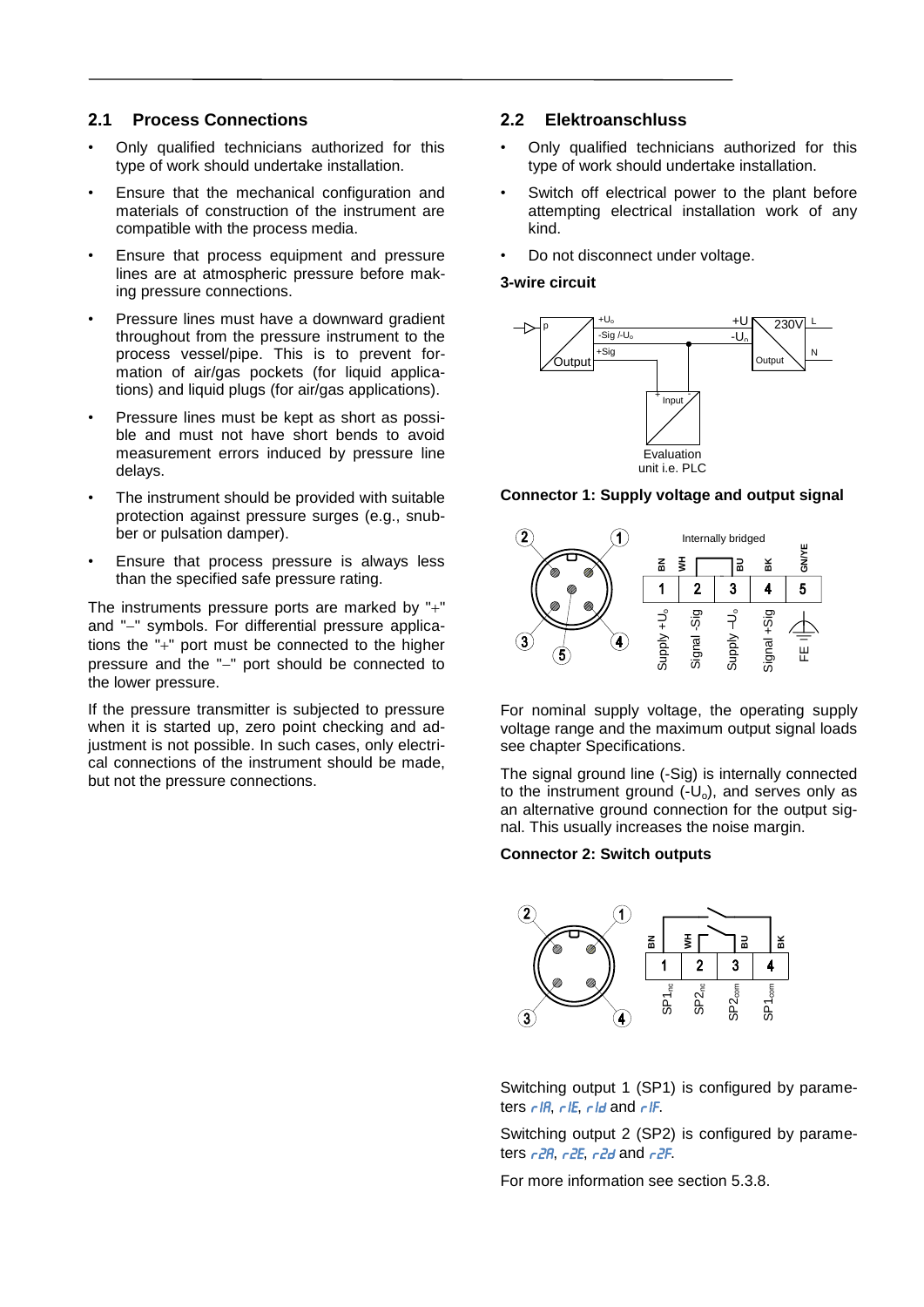# **3 Starting Operation**

All electrical supply, operating and measuring lines and the pressure connections must have been correctly installed before commissioning. All supply lines shall be arranged such that there are no mechanical forces acting on the device.

Check the leak-tightness of the pressure connections before commissioning.



- The 3½ character LED display presents the current differential pressure in normal operating mode.
- The selected measuring unit is highlighted at the right of the display.
- The units represented on the screen may deviate from the actual design.
- Above the display, two LEDs  $\bullet$   $\bullet$  symbolise the condition of the switching outputs. As soon as the switch is closed, the applicable LED lights up.

# **3.2 Control keys**

The control keys have the following functions:



By using the middle  $\triangle$  key on the membrane keypad you can access the parameter menu (settings mode). The display now shows the text **ESC**.

By using the right  $\triangle$  key you can move up within the menu and can now select numerous parameters.

By pressing the left  $\blacktriangledown$  key, you can move downwards in the menu and finally get back to the  $E5c$ parameter.

By pressing the middle  $\triangle$  key you can call up a parameter.

Using the  $\blacktriangledown$  and  $\blacktriangle$  keys, you can then set the parameter value.

In order to take on the adjusted parameter value, press the  $\triangle$  key.

All adjusted parameters are first then saved if you leave the menu via the  $E_2$  parameter.

### **3.3 Configuration**

For commissioning there is a multitude of setting options for optimum adaptation of the device to the measuring point and task at hand. This section covers these options step by step.

Depending on the device design available, $<sup>1</sup>$  some</sup> menu points are not available. For example, all characteristic curve functions are masked from the menu if the device does not have a signal output.



The device can be completely set conveniently on the PC using a PC adaptor. There all parameters are immediately visible and accessible. In addition, the

complete configuration can be loaded, saved and documented as a control print-out. Further guidelines on this program can be found in the documentation for this program (see accessories).

### **3.3.1 General**

Put the device electrically into operation and ensure that the device is initially depressurised (if necessary, disconnect the pressure connection lines).

In order to set a parameter, proceed as follows:

- Press the Enter  $\triangle$  key in order to switch into the menu. **ESC** will appear on the display.
- Use the  $\blacktriangledown$   $\blacktriangle$  arrow keys in order to select a parameter from the list.
- Press the Enter  $\triangle$  key in order to call up the parameters.
- Use the  $\blacktriangledown$   $\blacktriangle$  arrow keys to set the required value.
- Use the Enter  $\triangle$  key to save the value.

After you have set all the parameters, leave the menu as follows:<sup>2</sup>

- Using the  $\blacktriangledown$   $\blacktriangle$  arrow keys, set the **ESC** parameter. You can find this both at the start and at the end of the parameter list.
- Use the Enter  $\triangle$  key to leave the menu.

### **3.3.2 Selection of pressure unit**

First select the required pressure measuring unit. The unit currently valid is highlighted on the right next to the figure display. For setting, use the middle  $\triangle$  key and then look using the right  $\triangle$  key for

 $1$  With reference to the transmitter signal, voltage output, current output etc.

 $2$  Only when you leave the menu via the  $E5c$  parameter are the set parameters valid.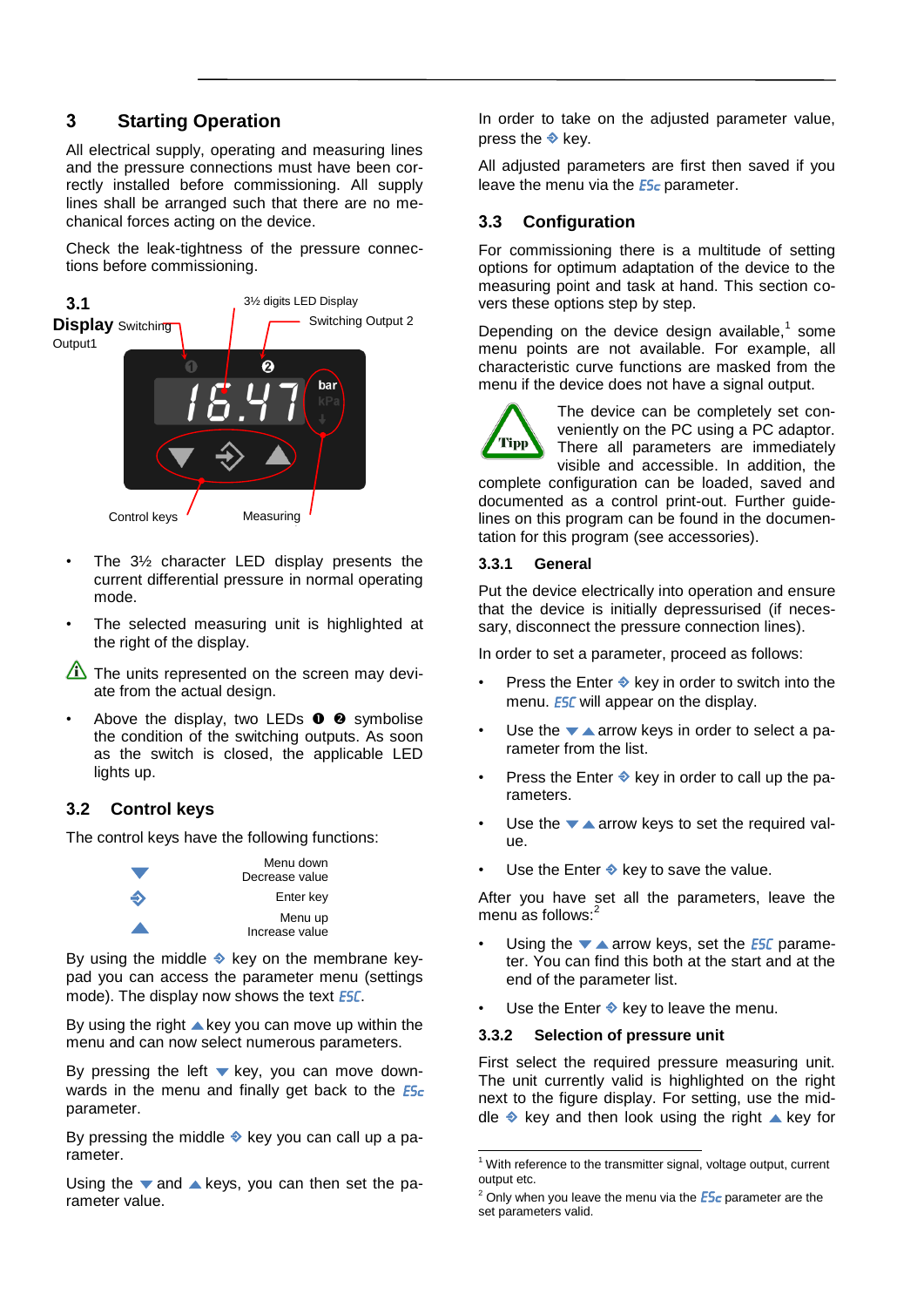the  $E_{\text{in}}$  parameter. Press  $\triangleleft$  again and then change the value shown using  $\triangle$  or  $\blacktriangledown$ . After selection, save the value with  $\triangle$  and  $\sigma$  will appear again in the display.

To complete, leave the settings mode. Press  $\blacktriangledown$  until **ESC** and then  $\triangle$ . Now the pressure currently measured is represented. On the right of this, the correct pressure unit should be highlighted.

The display circumference is limited to  $\pm$ 1999. For this reason not all specified pressure units may in individual cases be selectable.

#### **3.3.3 Zero point control and adjustment**

Ensure that the device is depressurised (if necessary, disconnect the pressure connection lines).

If the device does not indicate precisely zero, please note the shown value. The  $oF1$  parameter enables you to adjust the offset exactly to zero. To do this, you must enter the noted value with the sign reversed, and save it under oFI.

The entered value is purely a number value; no decimal point is shown

If the device has already been used, values for the oFI and oP parameters may have been entered. In this case please set both parameter values to zero and carry out the zero point alignment again.

After zero-point adjustment, the pressure sensing lines can be reconnected.

#### **3.3.4 Damping and zero-point stabilizing**

If there are unsteady pressure readings at this point of time or during operation, you can use parameters  $\theta$ AM and  $\theta$ <sup>P</sup> to stabilise the reading (and the output signal).

The  $\frac{d}{d\theta}$  parameter acts like a capillary throttle. However, it only has an effect on the display, the output signal and the switch points but not on the measuring cell itself. You can set the response time to pressure jumps using this parameter. The values range comprehends 0.0 to 100.0 seconds.



In many cases, unsteady readings are not a problem during normal operating mode, but this is not true for the idle state, i.e. if zero (differential) pressure is expected.

In such situations, parameter  $nP$  can be applied. Its value defines a measuring value range of around zero. The measuring value is set to zero within this range.

## **Example:**

For  $nP$ , a value of 0.08 mbar<sup>3</sup> is entered. In this case all pressures which lie within a range of - 0.08 mbar to +0.08 mbar become zero. Only if the pressure exceeds these limits, will the reading no longer indicate zero. The pressure value and the reading do not however accord one hundred percent with each other. Only after a doubled value, i.e. from 0.16 mbar, will the measuring pressure and the reading match again.

#### **3.3.5 Setting the output signal**

The transmitter output signal primarily depends on the measured pressure. However, you have the option to adjust the output signal to a large extent to suit your requirements.

However, the basic measuring range (indicated on the type label) and the type of output signal (voltage or current) are not variable.

The parameters  $\overline{\mathsf{n}}$  (Start of measuring range) and  $nE$  (End of measuring range) define the limits to which the output signal can change at all. Both values are adjustable across the entire basic measuring range. The set values always refer to pressures in the relevant valid pressure unit and are converted when the unit is changed.

The allocated signal values for  $\eta$  and  $\eta$  and  $\eta$  cannot be changed (see type label, e.g. 0...10 V or 4...20 mA).

If  $\theta$  /  $\theta$  /  $\theta$  /  $\theta$  /  $\theta$  /  $\theta$  /  $\theta$  /  $\theta$  /  $\theta$  /  $\theta$  /  $\theta$  /  $\theta$  /  $\theta$  /  $\theta$  /  $\theta$  /  $\theta$  /  $\theta$  /  $\theta$  /  $\theta$  /  $\theta$  /  $\theta$  /  $\theta$  /  $\theta$  /  $\theta$  /  $\theta$  /  $\theta$  /  $\theta$  /  $\theta$  /  $\theta$  /  $\theta$  /  $\theta$  / The output signal increases as the pressure rises.

If  $\theta$  >  $\theta$  =  $\theta$ , we speak of a falling characteristic curve and the output signal decreases as the pressure rises.

The difference between values  $\eta$ A and  $\eta$ E must be at least 25 % of the basic measuring range. The software will not allow larger spreads. You will not be able to exit the menu if you have entered incorrect range values.

#### **Example:**

With a basic measuring range of 400 Pa, the following must apply:  $\theta A - \theta E \ge 100$  Pa.

#### <span id="page-3-0"></span>**3.3.6 Output signal limits (Namur)**

The three parameters  $oE1$ ,  $oE2$  and  $oE<sub>F</sub>$  determine independent of the pressure, the limit values for output currents or voltages which must not be underrun or exceeded.

These limit values are superordinate to the range determined through  $\overline{DB}$  and  $\overline{DE}$ . They serve mainly to suppress error messages in downstream systems through short-term measuring range exceedances.

 $3$  0.08 mbar  $\triangleq$  8 Pa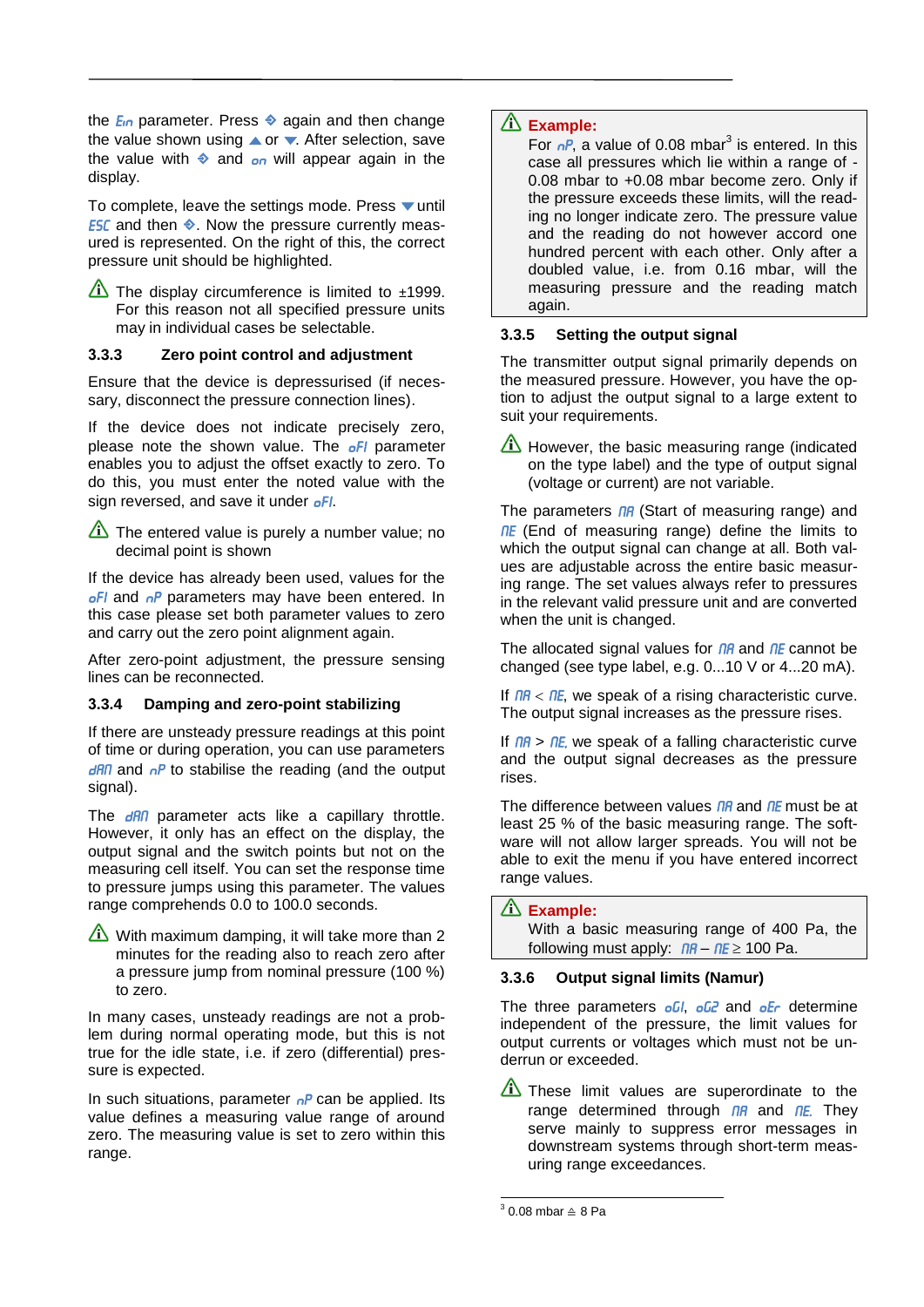With the  $oU$  parameter, the limit value for the minimum output signal is determined. The output signal cannot underrun this value. Generally this parameter is only expedient for devices with an output signal of 4...20 mA, because on these devices a value below 3.8 mA is often evaluated as an error signal.

With the  $\frac{d^2}{dx^2}$  parameter, the limit value for the maximum output signal is determined. The output signal cannot exceed this value. This parameter can be used for all outputs (voltage and current) in order to limit the maximum value to e.g. 10.2 V.

With the  $\sigma$ *E* parameter, the value for the error signal is determined. The value specified with  $\sigma$ Er is emitted as an output signal if the device detects an internal error and work no longer correctly. However, not all possible errors and defects can be detected by the device.

If you set  $\partial G = \partial G^2 = 0$ , the output signal is no longer checked for limits.



If you set  $oU$  to the maximum value (11 V or 21 mA), you can change using **oG2** the output signal independent of pressure from zero to the maximum

value. It is not necessary to leave the menu item; the output is then carried out immediately. You then operate the device as a signal transmitter and can then easily check the other signal processing.

### <span id="page-4-1"></span>**<sup>3</sup>.3.7 Characteristic curve function** F

For certain applications, a pressure measurement is only an indirect measurement for the actual variable. Flow measurement across an aperture or filling level determination through hydrostatic pressure measurement are two typical examples of this. In these cases it may be necessary to change the output signal of the transmitter through a non-linear characteristic curve so that the subsequent evaluation receives a signal linearly proportional to the actual measured value (e.g. volume in  $m<sup>3</sup>$  or volume flow in  $cm<sup>3</sup>/s$  etc.)

The F parameter allows you to select between the following variants:

#### **Characteristic curve**

- 0 Linear characteristic curve (standard)
- 1 Root-extracted characteristic curve
- 2 Horizontal cylindrical tank<br>3...30 Support point table with 3
- Support point table with 3 to 30 value pairs

Whenever you change the value of  $F$ , the program will create a new table. All previous table values are rejected and replaced with new linear entries.

The tables for types  $F = 0$  to  $F = 2$  are not visible. Here internal values are used for table calculation. These values cannot be modified.

For  $F = 3...30$ , you only have influence on the 1...28 intermediate values (see section [5.3.7\)](#page-4-1) you only have access to the start and end value via the  $\overline{M}$ and  $nE$  parameters.

If the parameters  $\overline{I}$  and  $\overline{I}$  are changed, the table will be deleted and  $F = 0$  is set.

At the start of measuring range  $($ *nR* $)$ , 0% is emitted by the output signal (e.g. 0 mA).

At the end of measuring range  $(ME)$ , 100% is emitted by the output signal (e.g. 20 mA).

### <span id="page-4-0"></span>**3.3.8 Menu** jump  $\frac{1}{2}$

If the value of  $F$  is larger than or the same as 3, there is a submenu  $\mathcal{L}_{10}$ . Here you can access all table values except for the start of the table  $($   $n$ A $)$  and the end  $($  $nE$ ).

This submenu has its own entry and exit point, which is represented with  $End$ . The table is not saved until you switch back to this point in the main menu, meaning that you switch back using the  $\Diamond$ key to the  $\mathsf{L}_{\mathsf{ID}}$  parameter.

If the table is not structured correctly, an error message *E<sub>rr</sub>* will appear at this point, and you will not be able to exit the submenu.

The table consists of 2...29 value pairs. On a device with a power output, the first value pair is  $\left\{ \frac{\partial^2}{\partial t^2} \right\}^4$ . The initial value  $\partial^2$  determines the level of the output signal. The second value **PD2** determines at which pressure the output signal should be emitted.

Then come the value pairs  $\{03|P03\}$  ...  $\{02|P29\}$ .

The entry of or changes to the table values via the membrane keyboard is extremely strenuous and prone to errors. It is only intended as an emergency solution in case access to the PC adaptor is not possible.

The table is correct if the following applies for all signal values: the value is larger than the previous value. For the pressure values, therefore, either the larger (rising characteristic curve) or the lower (falling characteristic curve) apply accordingly. A transition from a rising to a falling characteristic curve or vice versa is not permitted.

### **3.3.9 Switch Points**

The two switching outputs  $\bullet$   $\bullet$  are configured through four parameters each.

The function of the switching output  $\bullet$  is determined through the parameters  $rIR$ ,  $rIE$ ,  $rId$  and  $rIF$ .

The function of the switching output  $\bullet$  is determined through the parameters  $r^2R$ ,  $r^2E$ ,  $r^2d$  and  $r^2F$ .

 $r$ IR determines the switch-off point, and  $r$ IE determines the switch-on point for switching output 1.

<sup>&</sup>lt;sup>4</sup> With a voltage output  $\{\mu$ D2|PD2} ...  $\{\mu$ 29|P29}.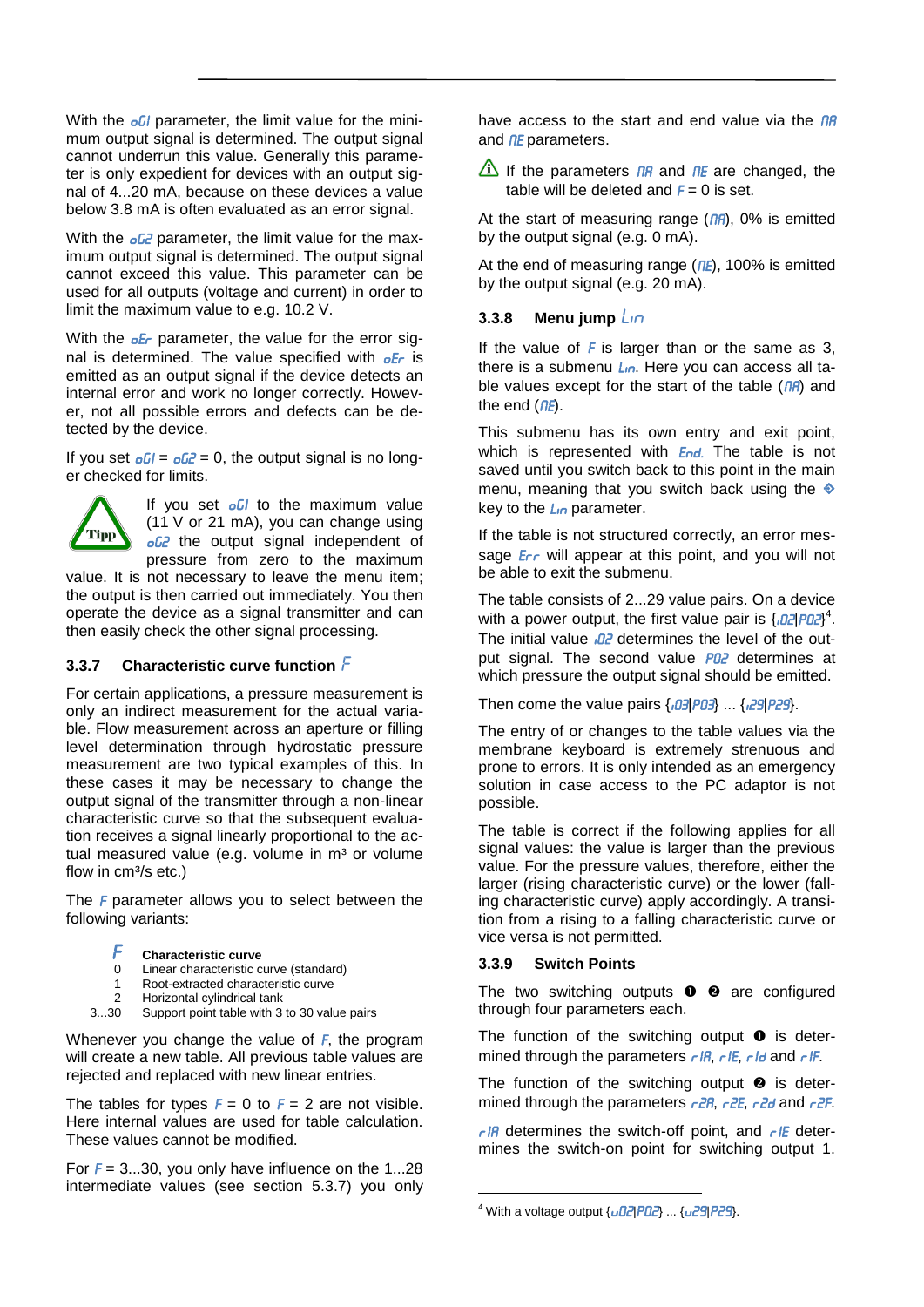The values are set in the valid measuring unit (shown on the right).

Together, both the  $r$ IA and  $r$ IE parameters determine the switching function of switching output 1:

If  $r$ IR is smaller than  $r$ IE, the output switches on if the measuring value exceeds  $r$  IE. It does not switch off until the measuring value underruns  $r$ IA (hysteresis function).

If  $r$ IR and  $r$ IE are equal, the output switches on if the measuring value exceeds  $rIE$  and off if the measuring value underruns  $r/R$ .

If  $r$  IR is larger than  $r$  IE, the output switches on if  $r$  IE  $\alpha$  measuring value  $\alpha$   $\alpha$  applies (window function).

Both parameters can be set independently across the entire measuring range.

If the measuring unit is switched, the switch points are recalculated accordingly. Here rounding errors may cause deviations in the last point.

 $r/d$  allows the reaction of the switching output 1 to be delayed by 0.0 to 100.0 s. This value applies equally for switch-on and switch-off.

 $r$  F reverses the function of the switching output. If the value  $= 1$ , the switching output functions as an NO contact, if the value  $= 2$ , the switching output functions as an NC contact.

#### **3.3.10 Password**

The last menu item  $-P$ - serves for the input of a password. A value of 001 to 999 can be selected as a password. The value 000 renders the password function invalid.

If a password was assigned, a text PRS is shown after **ESC** and  $\diamondsuit$ , and you must enter the right value by using  $\triangle$  and  $\triangle$   $\blacktriangledown$ . Only by doing so will you be able to access all other menu items. In the event of an error, the reading goes back to the start of the menu **ESC.** 

If the password is forgotten, it can only be reset by the manufacturer or overwritten via the PC adapter.

### **3.3.11 Display Options**

The  $d\theta$  parameter permits the reading to be steadied if the measuring value fluctuates severely. This filter function is similar to the  $\frac{d}{dP}$  function, but has an effect only on the display and not on the output signal. With  $d\theta$  = -1, only the switch point LEDs can be controlled. With  $d\theta = -2$ , these are switched off.

#### **3.3.12 Reset to Default values**

The  $rE5$  function serves to reset all settings to default. Default values can only be defined via PC interface.

#### **3.3.13 Free Unit**

If the device is designed for a "free" third unit (membrane symbol:  $\ddot{\blacklozenge}$ ), the display can be scaled at will using the parameters **NAF, NEF** and **dPF**.

The measuring range defined through the parameters  $\overline{I}$  and  $\overline{I}$  and  $\overline{I}$  is converted into  $\overline{I}$  and  $\overline{I}$  and  $\overline{I}$  and  $\overline{I}$  and  $\overline{I}$ the table function  $(F)$  is also taken into account. The value of  $dPF$  determines the position of a decimal point.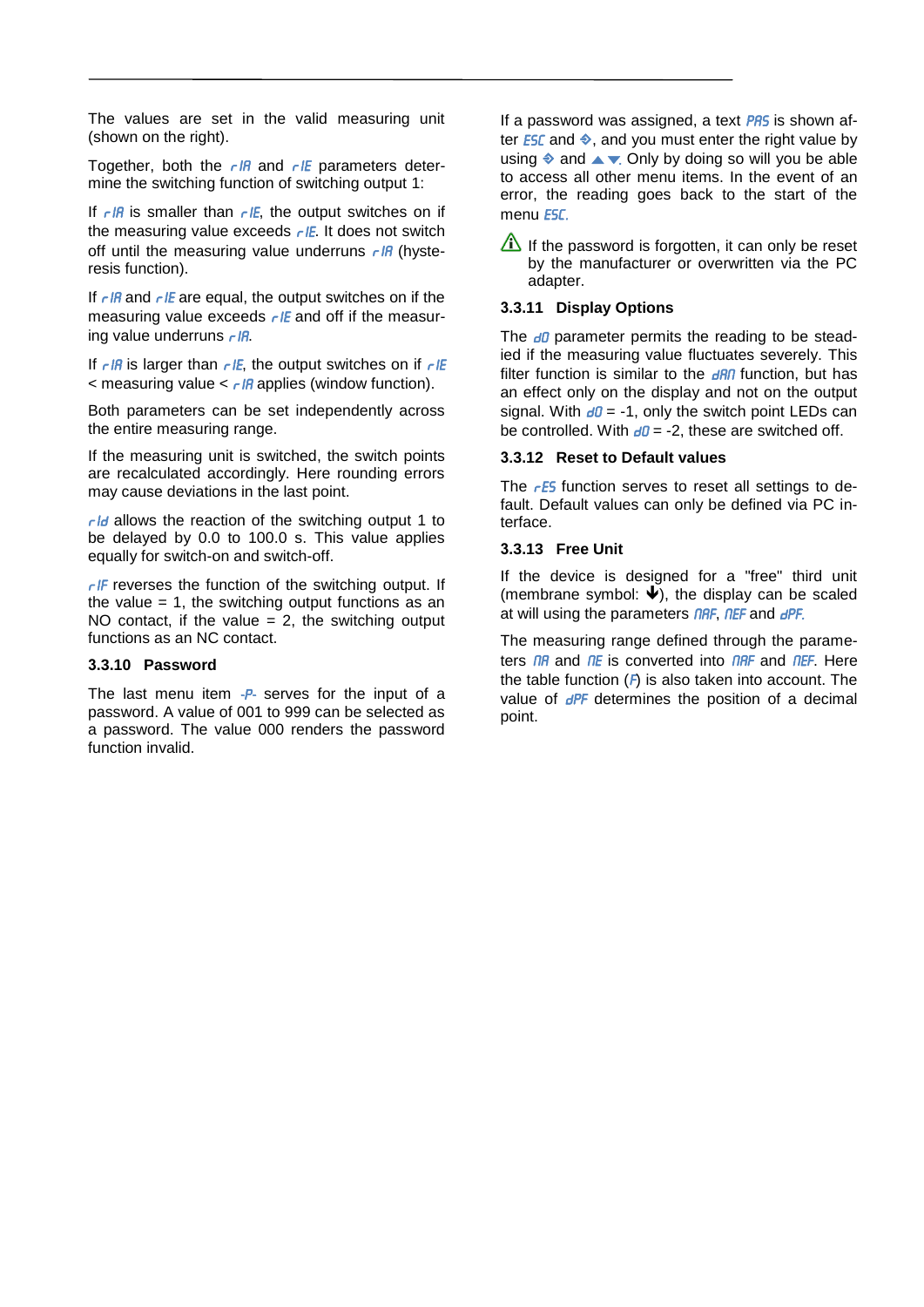### **3.4 Parameter overview**

After switching on the device, it will briefly indicate the software version number and then enters the normal operating mode. By using the middle  $\triangle$  key on the membrane keypad you can access the parameter menu. The reading now shows the text **ESC**. By using the right  $\blacktriangle$  key, you can choose the parameters from the following list one by one:

| $\hat{\mathbf{A}}$ Note:<br>Depending on the device design, individual pa-<br>rameters may not be available if the device<br>does not possess this feature. |                                                                                                                                                                                                        |  |  |
|-------------------------------------------------------------------------------------------------------------------------------------------------------------|--------------------------------------------------------------------------------------------------------------------------------------------------------------------------------------------------------|--|--|
| <b>PRS</b>                                                                                                                                                  | <b>Enter password</b><br>(only comes up if password is active),<br>values range 000999<br>$000 =$ deactivated                                                                                          |  |  |
| dAN                                                                                                                                                         | Damping<br>(Jump response time $T_{90}$ ),<br>values range 0.0100.0s                                                                                                                                   |  |  |
| dO                                                                                                                                                          | <b>Display damping</b><br>Value range -20100.<br>$-2$ = Display off, LED switching pt. off<br>-1 = Display off, LED switching pt. on<br>$0 =$ Display on, LED switching pt. on<br>1100 Display damping |  |  |
| r IR                                                                                                                                                        | <b>Switch-off point</b><br>From switching output $\bullet$                                                                                                                                             |  |  |
| r IE                                                                                                                                                        | Switch-on point<br>From switching output $\bullet$                                                                                                                                                     |  |  |
| r Id                                                                                                                                                        | <b>Switching delay</b><br>From switching output $\bullet$<br>Values range 0.0 to 100.0s.<br>This value applies equally for switch-on<br>and switch-off.                                                |  |  |
| r IF                                                                                                                                                        | <b>Switching function</b><br>From switching output <sup>@</sup><br>Values range 1,2<br>$1 =$ Switching output as NO contact,<br>$2 =$ Switching output as NC contact                                   |  |  |
| r 2R                                                                                                                                                        | <b>Switch-off point</b><br>From switching output <sup>2</sup>                                                                                                                                          |  |  |
| c <sub>2</sub> E                                                                                                                                            | Switch-on point<br>From switching output $\bullet$                                                                                                                                                     |  |  |
| r2d                                                                                                                                                         | <b>Switching delay</b><br>From switching output $\bullet$<br>Values range 0.0 to 100.0s.<br>This value applies equally for switching<br>on or off.                                                     |  |  |
| r 2F                                                                                                                                                        | <b>Switching function</b><br>From switching output <sup>@</sup><br>Values range 1,2<br>1 = Switching output as NO contact,<br>$2 =$ Switching output as NC contact                                     |  |  |

| Eın       | <b>Measuring range unit</b><br>Values range 1,2,3<br>The selection is highlighted on the<br>right-hand side next to the display. Not<br>all basic measuring ranges allow any<br>switching. The respective unit size can<br>only then be selected if the basic |
|-----------|---------------------------------------------------------------------------------------------------------------------------------------------------------------------------------------------------------------------------------------------------------------|
|           | measuring range of the device can be<br>represented meaningfully                                                                                                                                                                                              |
| ΠR        | <b>Start of measuring range</b><br>The measuring value is set in a way<br>that results in a minimum output signal.<br>(e.g.: 0V, 0mA or 4mA).                                                                                                                 |
| <b>NE</b> | End of measuring range<br>The measuring value is set in a way<br>that results in a maximum output sig-<br>nal. (e.g.: 10 V or 20 mA).                                                                                                                         |
| dPF       | <b>Position of decimal place</b><br>for free unit.                                                                                                                                                                                                            |
| NAF       | <b>Measuring range start point</b><br>(displayed value) for free unit.                                                                                                                                                                                        |
| NEF       | <b>Measuring range end point</b><br>(displayed value) for free unit                                                                                                                                                                                           |
| oF I      | Offset correction measuring input 1<br>Value range -1/ <sub>3</sub> FS0 +1/ <sub>3</sub> FS                                                                                                                                                                   |
| nP        | Zero point stabilisation<br>Value range 0 <sup>1</sup> / <sub>3</sub> FS                                                                                                                                                                                      |
| F         | <b>Characteristic curve function</b><br>Value range 030<br>$=$ linear,<br>0<br>1<br>= root-extracted,<br>$\overline{2}$<br>= horizontal cylindrical tank<br>$330 = table$                                                                                     |
| Lın       | Menu entry<br>Submenu table processing<br>If $F < 3$ , this menu item is masked.                                                                                                                                                                              |
| oGl       | <b>Limit value</b><br>Minimum output signal                                                                                                                                                                                                                   |
| oG2       | <b>Limit value</b><br>Maximum output signal                                                                                                                                                                                                                   |
| oEr       | <b>Error signal</b><br>(Output signal in case of error)                                                                                                                                                                                                       |
| rES       | Reset<br>All parameters to default values (speci-<br>fication of default values via PC)                                                                                                                                                                       |
| -Р-       | <b>Password settings</b><br>Value range 000 to 999<br>The value 000 means no password                                                                                                                                                                         |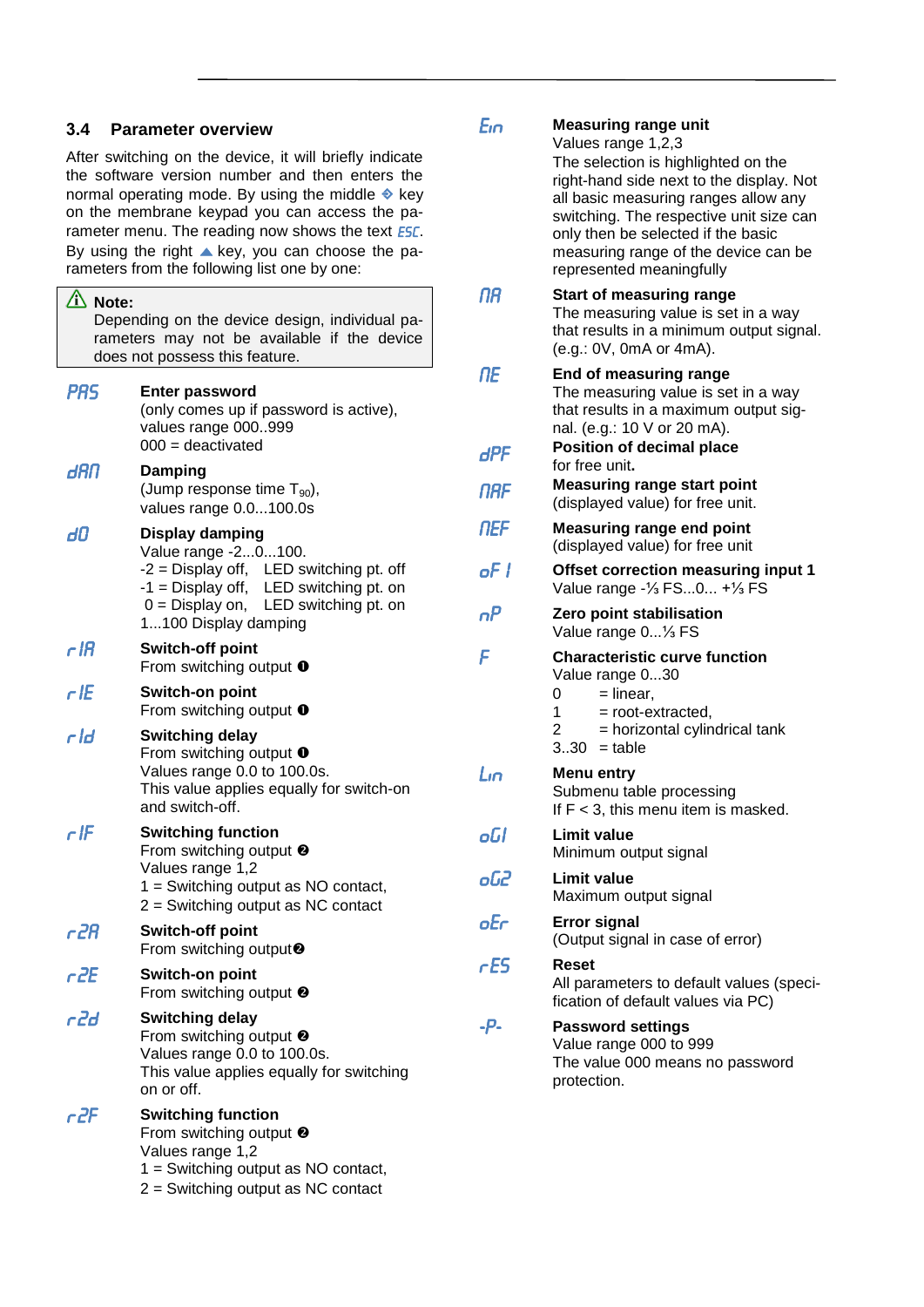## **4 Maintenance**

The device does not require maintenance.

In order to ensure reliable operation and a long service life of the device we recommend regular checking of the device as follows:

- Check the function in connection with slave components.
- Check the tightness of the pressure connection lines.
- Check the electrical connections.

The exact test cycles have to be adapted to the operating and environmental conditions. The operating manuals of all other devices are also to be observed if there is an interaction of different device components.

# **5 Transport**

The product must be protected against severe impacts. Therefore transport is to be effected only in the packaging intended for transport.

## **6 Service**

All defective or faulty devices are to be sent directly to our repair department. We would like to ask you to coordinate all device returns with our sales department.

Remaining medium in and on dismantled measuring instruments may cause danger to persons, environment and equipment. Take reasonable precautions! Clean the instrument thoroughly if necessary.

# **7 Accessories**

- M12 connectors with pre-wired cable lengths on request.
- PC serial interface adaptor with software model EU03.F300.

# **8 Disposal**

Protect your environment....



Kindly help us protecting the environment and dispose of or recycle the used products in accordance with the relevant regulations.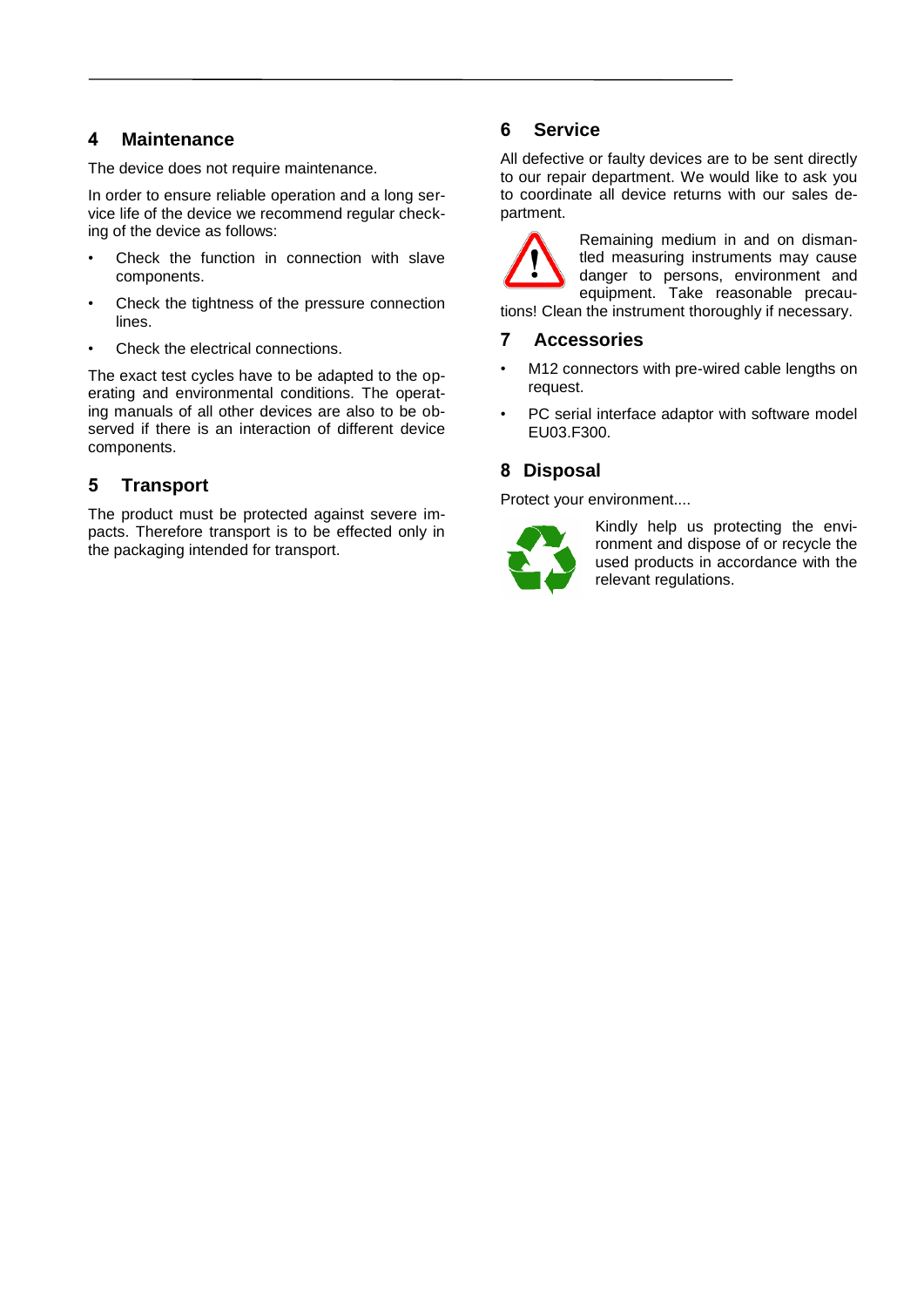# **9 Specifications**

| <b>Measuring range</b>    | mbar    |     | 0400 |      |    |      |      |    |    |
|---------------------------|---------|-----|------|------|----|------|------|----|----|
|                           | bar     |     |      | 00,6 | 01 | 01,6 | 02,5 | 04 | 06 |
| static operating pressure | bar     | max | 16   | 16   |    |      |      |    |    |
| straight line error °     | %FS     | max | 2,5  | 2,5  |    |      |      |    |    |
|                           |         | typ | 0,8  |      |    | 0,8  |      |    |    |
| TC span oo                | %FS/10K | max | 0,8  | 0,4  |    |      |      |    |    |
|                           |         | typ | 0,2  |      |    | 0,2  |      |    |    |
| TC zero point °°          | %FS/10K | max | 0,8  |      |    | 0,5  |      |    |    |
|                           |         | typ | 0,2  |      |    | 0,2  |      |    |    |

° : Straight line error = nonlinearity + hysteresis; at 25°C; pressure within specified range (characteristic linear, not spreaded)

°° : Pressure within specified range (characteristic linear, not spreaded); compensated temperature range 0 to 60°C

| Operating temp. (ambient)<br>Operating temp. (media)<br>Storage temperature<br>Protection class (housing)                                               | General<br>$-1070^{\circ}C$<br>$-1070^{\circ}C$<br>$-2070^{\circ}C$<br>IP 65 according to DIN EN 60529<br><b>Electrical</b>                                                                                                                                                               |                                                                                                                                    |
|---------------------------------------------------------------------------------------------------------------------------------------------------------|-------------------------------------------------------------------------------------------------------------------------------------------------------------------------------------------------------------------------------------------------------------------------------------------|------------------------------------------------------------------------------------------------------------------------------------|
| Nominal supply voltage<br>Operating supply voltage U <sub>o</sub><br>Electrical connection type<br>Characteristic curve<br>Power consumption<br>Display | 24 V DC/AC<br>12  32 V DC/AC<br>3 wire circuit<br>programmable (s. section 5.3.6)<br>approx. 2 W/VA<br>31/ <sub>2</sub> digit LED                                                                                                                                                         |                                                                                                                                    |
| Signal load                                                                                                                                             | Output signal<br>0  20 mA resp. 4  20 mA<br>$R_L \quad \frac{-4V}{0.02A}$<br>26V<br>$> 26V$ $R_L$ 1100 $\Omega$<br>Programmable switching contacts                                                                                                                                        | 010V<br>$< 15V$ $R_L \ge 10k\Omega$<br>$R_L \geq k\Omega$<br>$\geq 15V$                                                            |
| $U_{\text{max}}$<br>$I_{\text{max}}$<br>$P_{max}$                                                                                                       | 2 sets of voltage free relay contacts<br>as make (no) or break (nc) contact<br>32 V AC/DC<br>2A<br>64 W/VA                                                                                                                                                                                | 2 sets of voltage free solid state relay SPST <sup>5</sup><br>as make (no) or break (nc) contact<br>332 V AC/DC<br>0.25A<br>8 W/VA |
| Process connections<br>Electrical connections                                                                                                           | <b>Connections</b><br>G 1/8 female threads with optional cutting ring fittings for 6 or 8 mm tube<br>Two round-shell multi-pin connector sockets (M12, male)<br>Connector 1: 5-pin power input and analog signal output<br>Connector 2: 4-pin relay contacts / solid-state switch outputs |                                                                                                                                    |
| Housing<br>Media contact                                                                                                                                | <b>Materials</b><br>Polyamid PA 6.6<br>Brass, VITON®, NBR<br><b>Mounting</b><br>Rear mounting holes for panel mounting<br>Wall mountable using adaptor plate                                                                                                                              |                                                                                                                                    |
|                                                                                                                                                         |                                                                                                                                                                                                                                                                                           |                                                                                                                                    |

<sup>5</sup> SPST: **S**ingle **P**ole **S**ingle **T**hrow